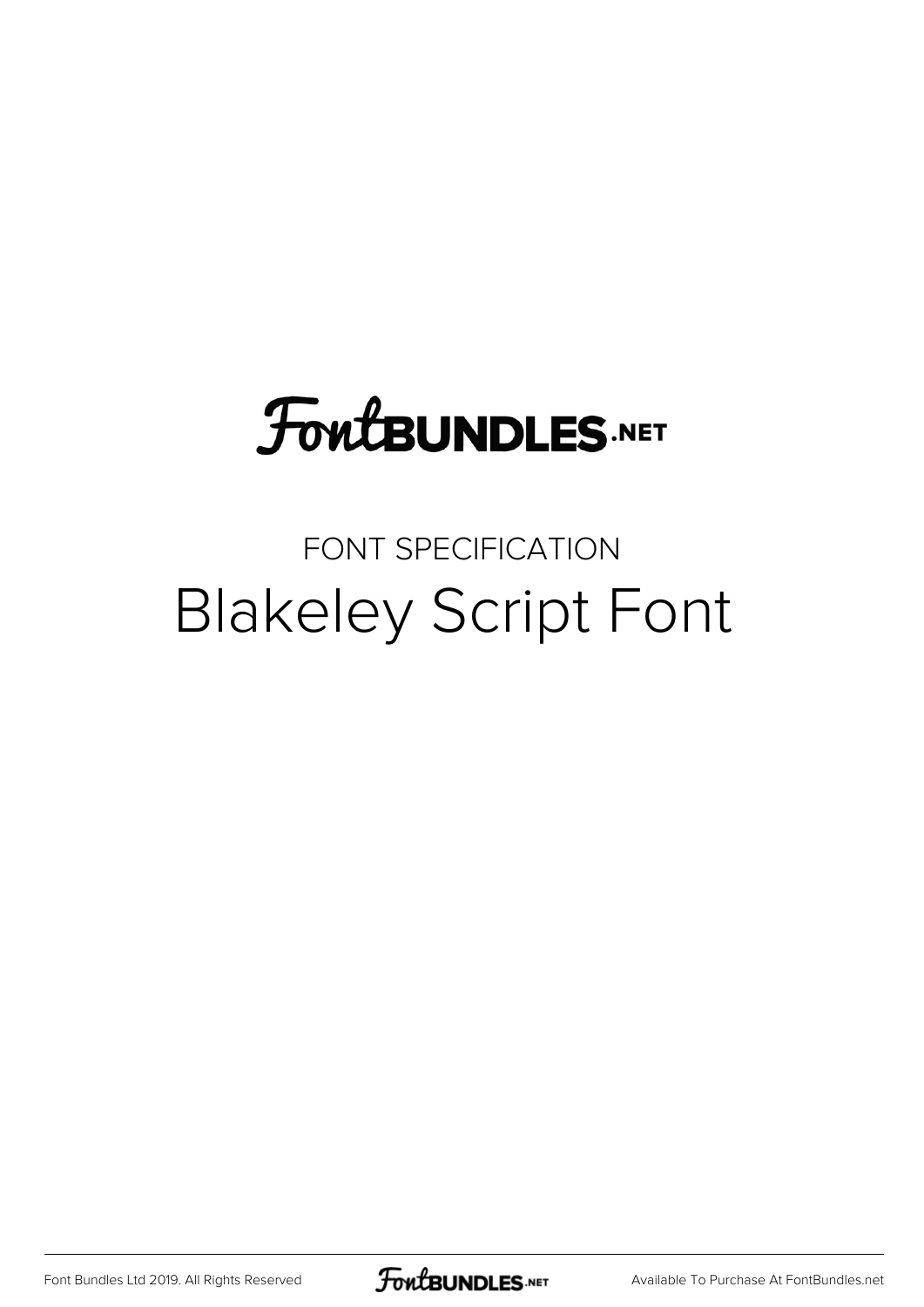### Blakeley Script ST - Regular

Uppercase Characters  $U\setminus U\cup V\cup V$  $\partial H\partial H$  $H_1/\sqrt{2}$ RSTUVW  $\sim$  IV

Lowercase Characters a o c d'efg<sup>o</sup>l y k Con no pqrstuvwxyz

Numbers

0123456789

Punctuation and Symbols  $S$   $S$   $*$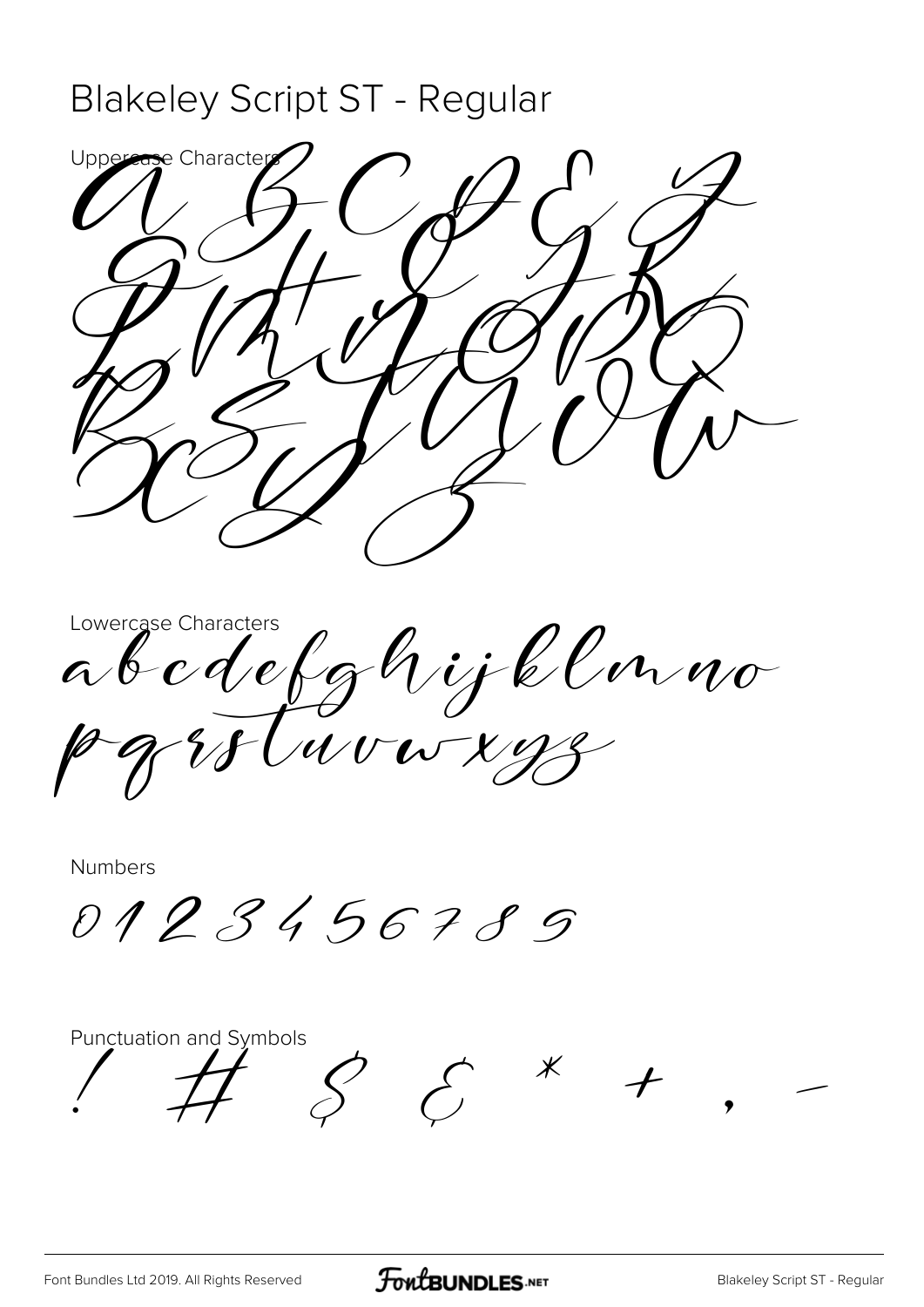All Other Glyphs

annimacco

 $\therefore$   $?$ 

CCIIIINOO

COOCLIVIUS

#### $\boldsymbol{f}$  a a a a a  $\mathcal{C}$

#### $e$   $e$   $e$  $i \; i \; i \; i$

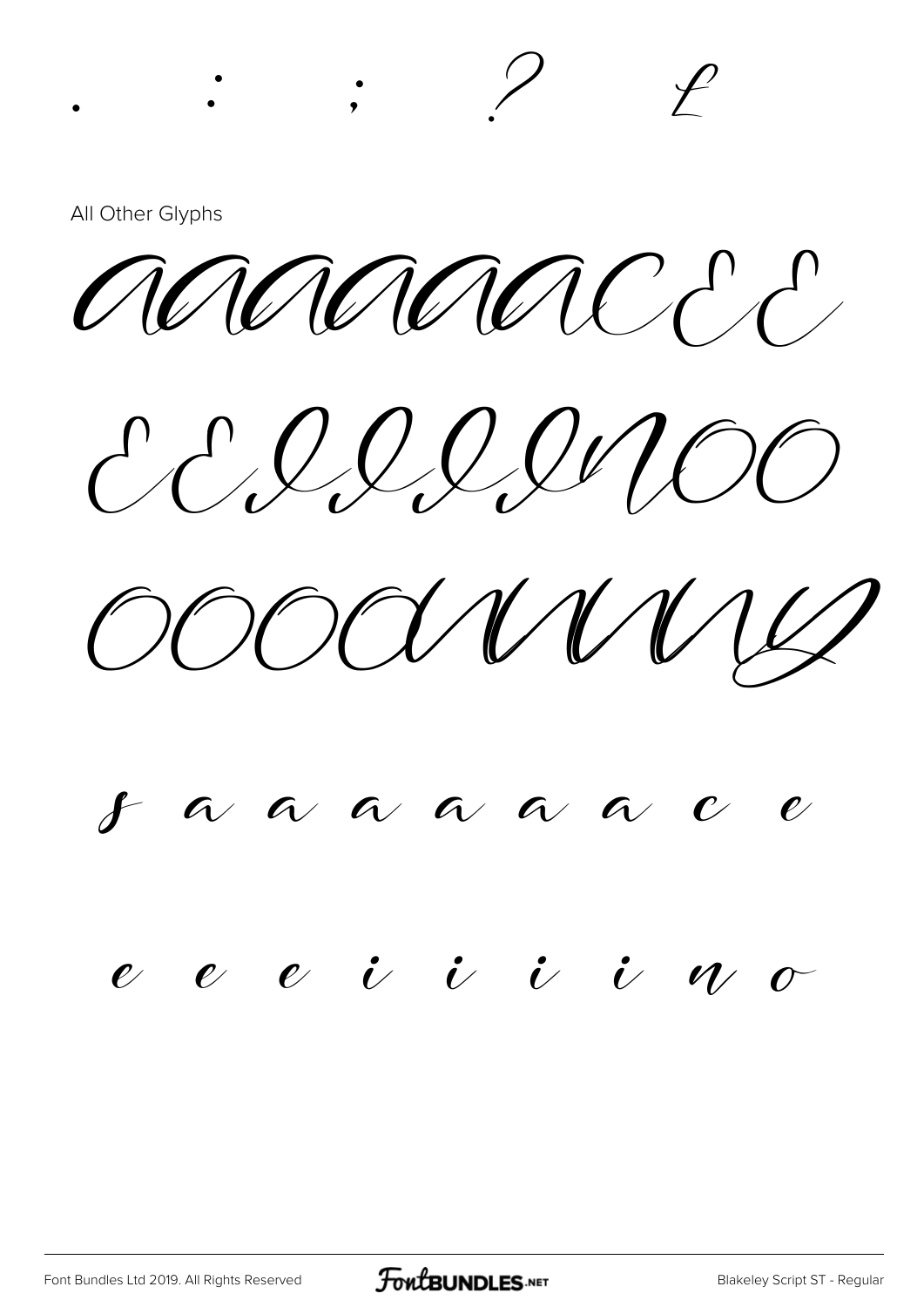g g e Uss von Town

ee ff $\mathbb{R}$ 

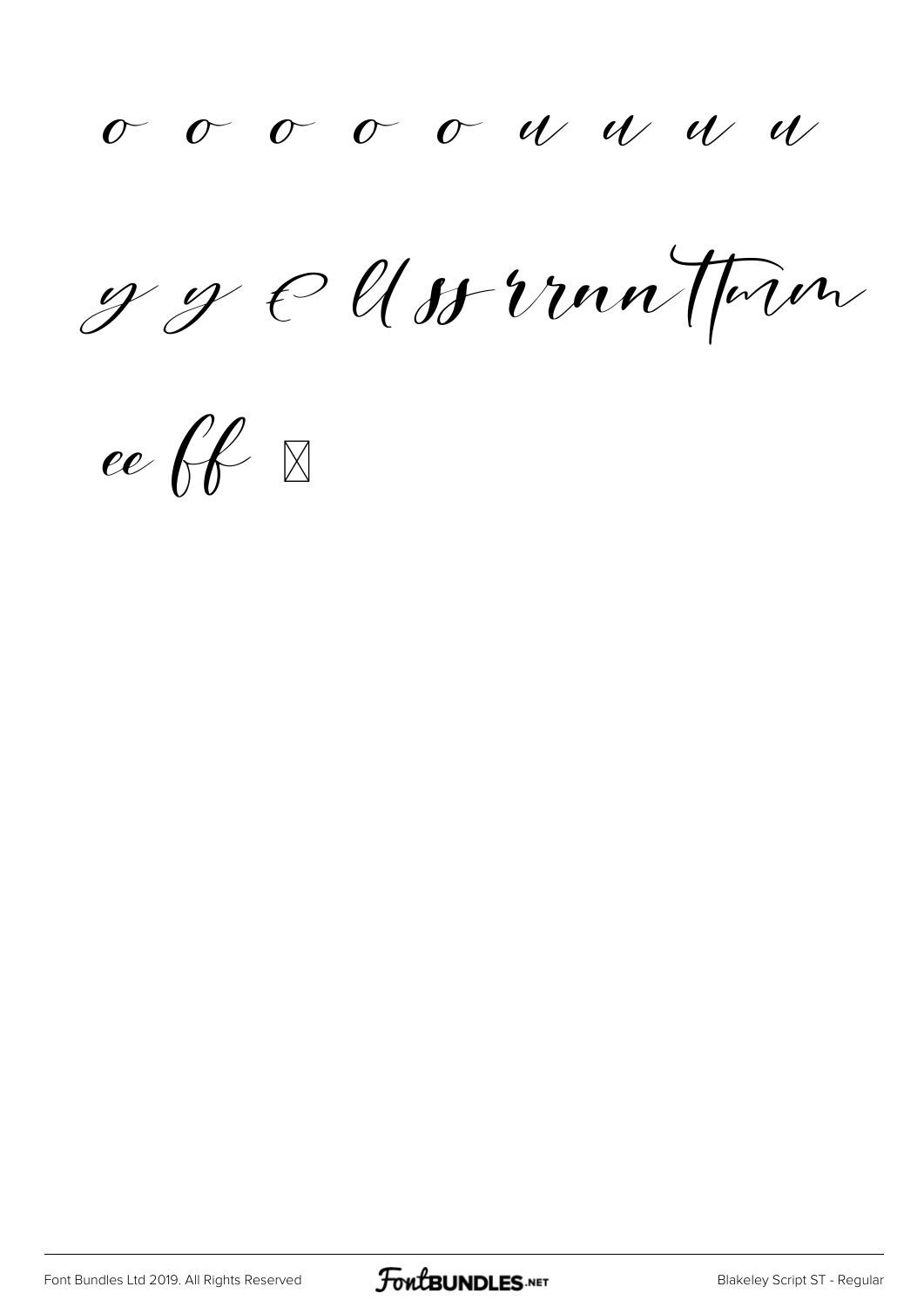### Blakeley Script Al - Regular

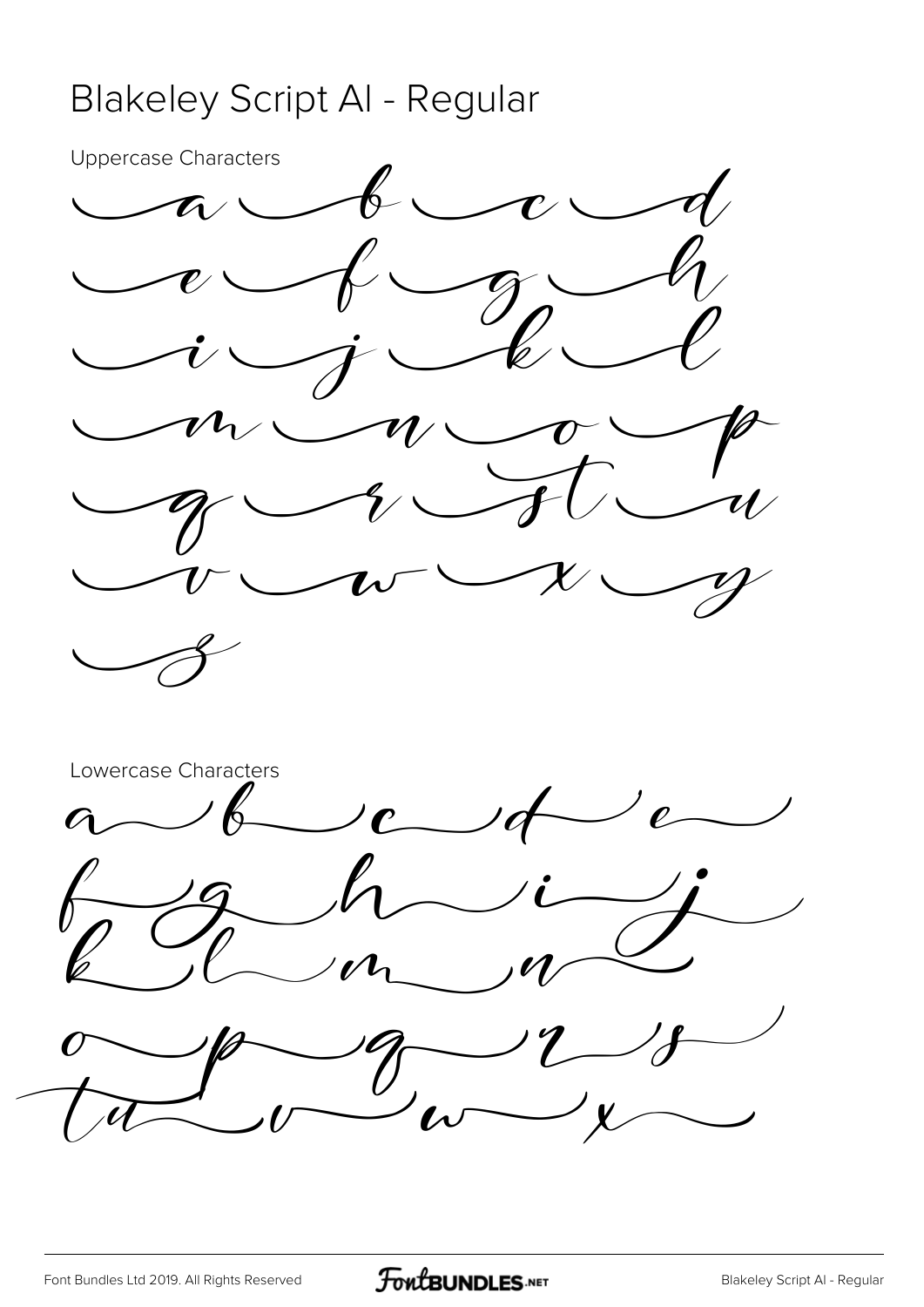#### **Numbers** XXXXXXXXXX

**Punctuation and Symbols** 

All Other Glyphs







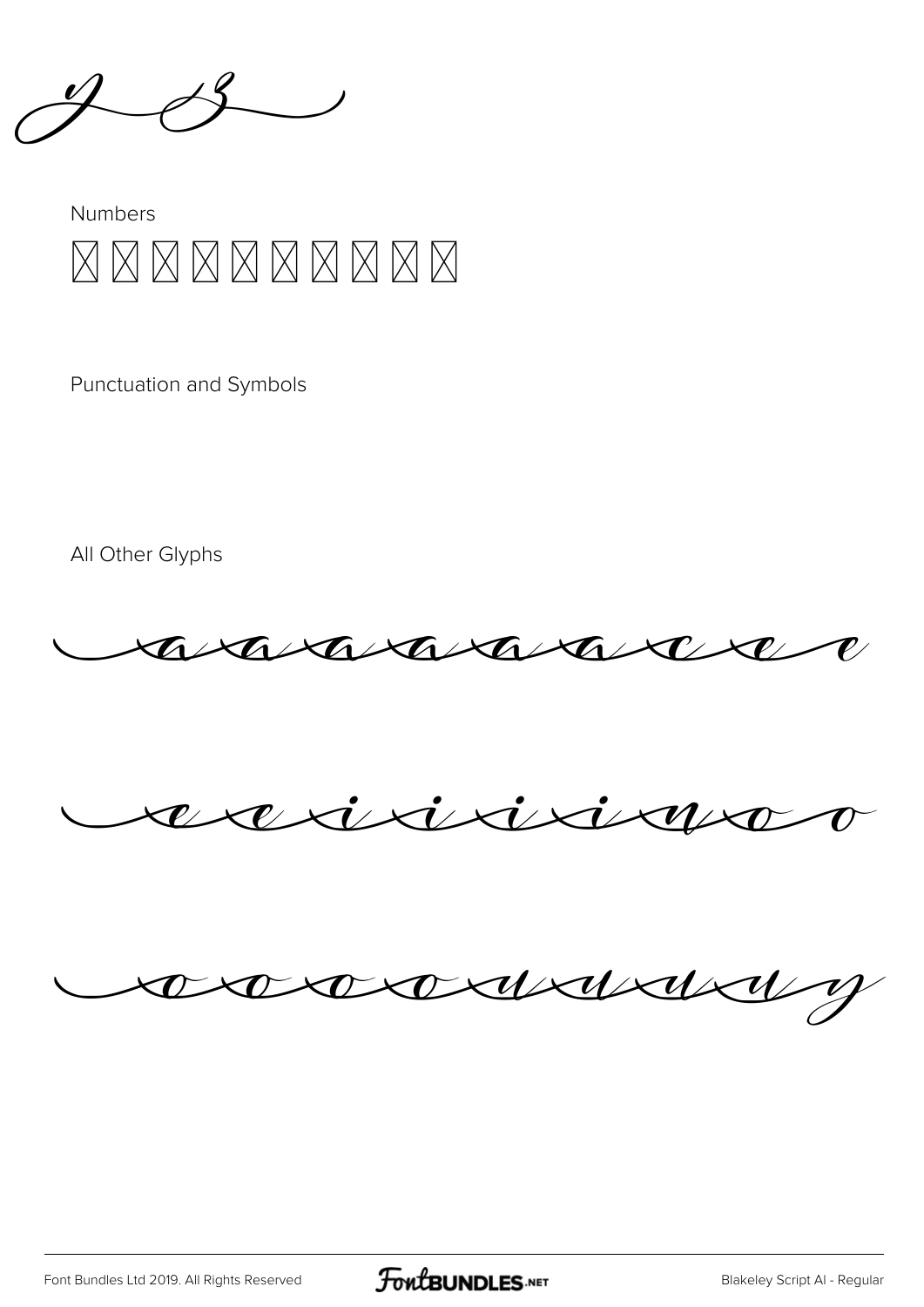o aaaaaaacce

echelisisissa



 $H \rightarrow \infty$ 

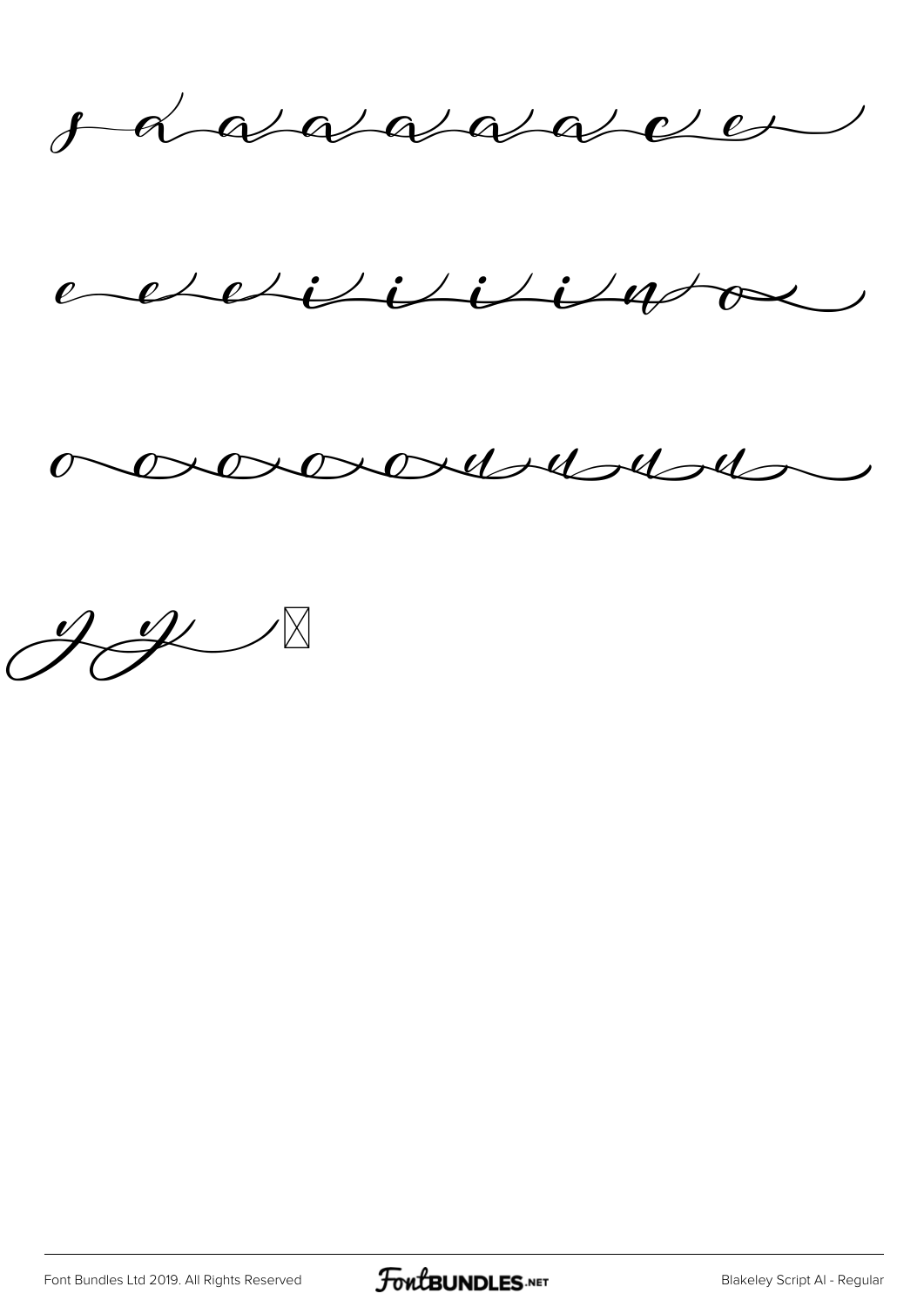

Lowercase Characters abcdefghydd Mwo pqrstuvwxyz



Punctuation and Symbols

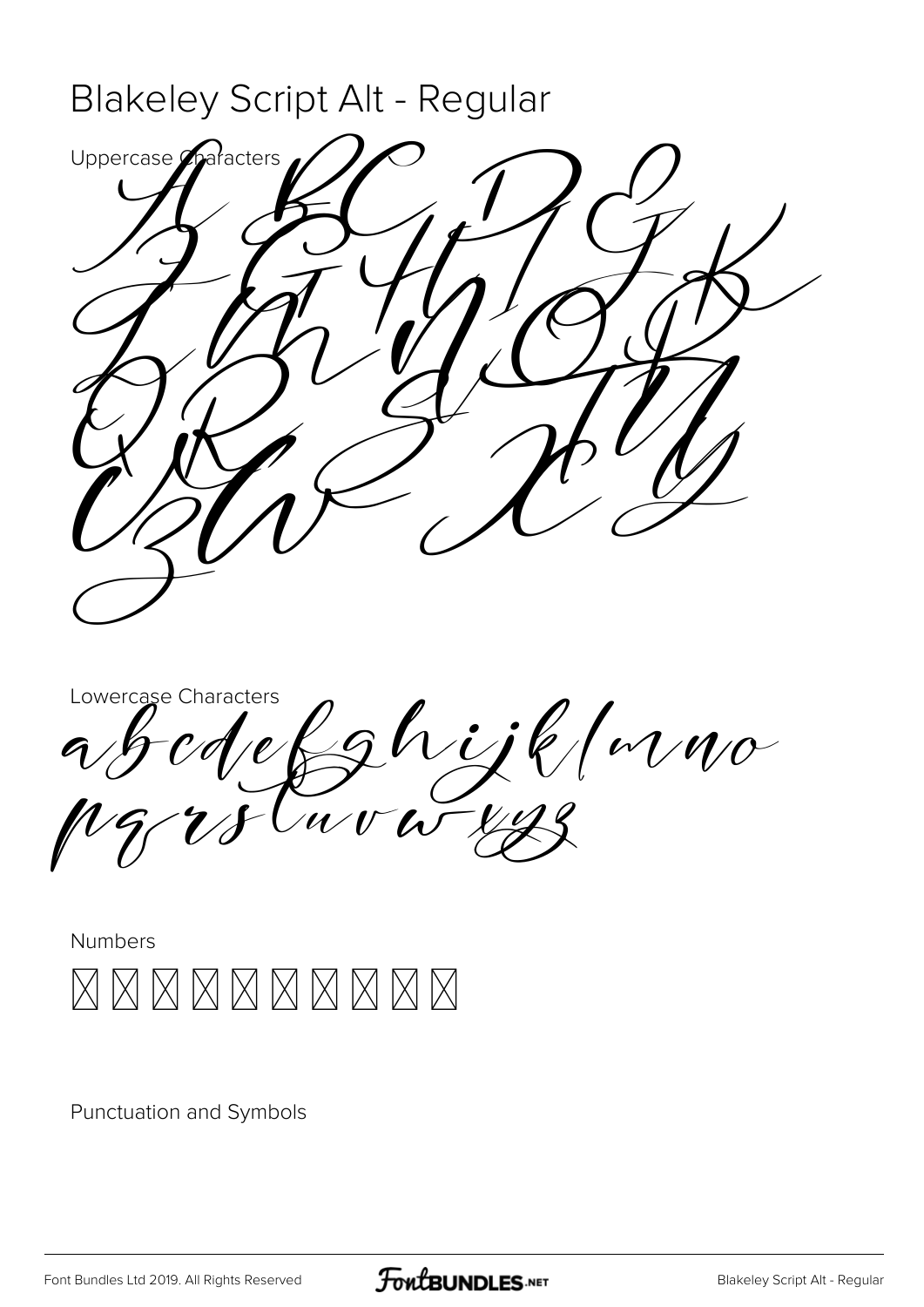All Other Glyphs

CAHARRCC CC//////CC

CCCCUMMILL

## $\delta$  a a a a a

## e e e i i i e m

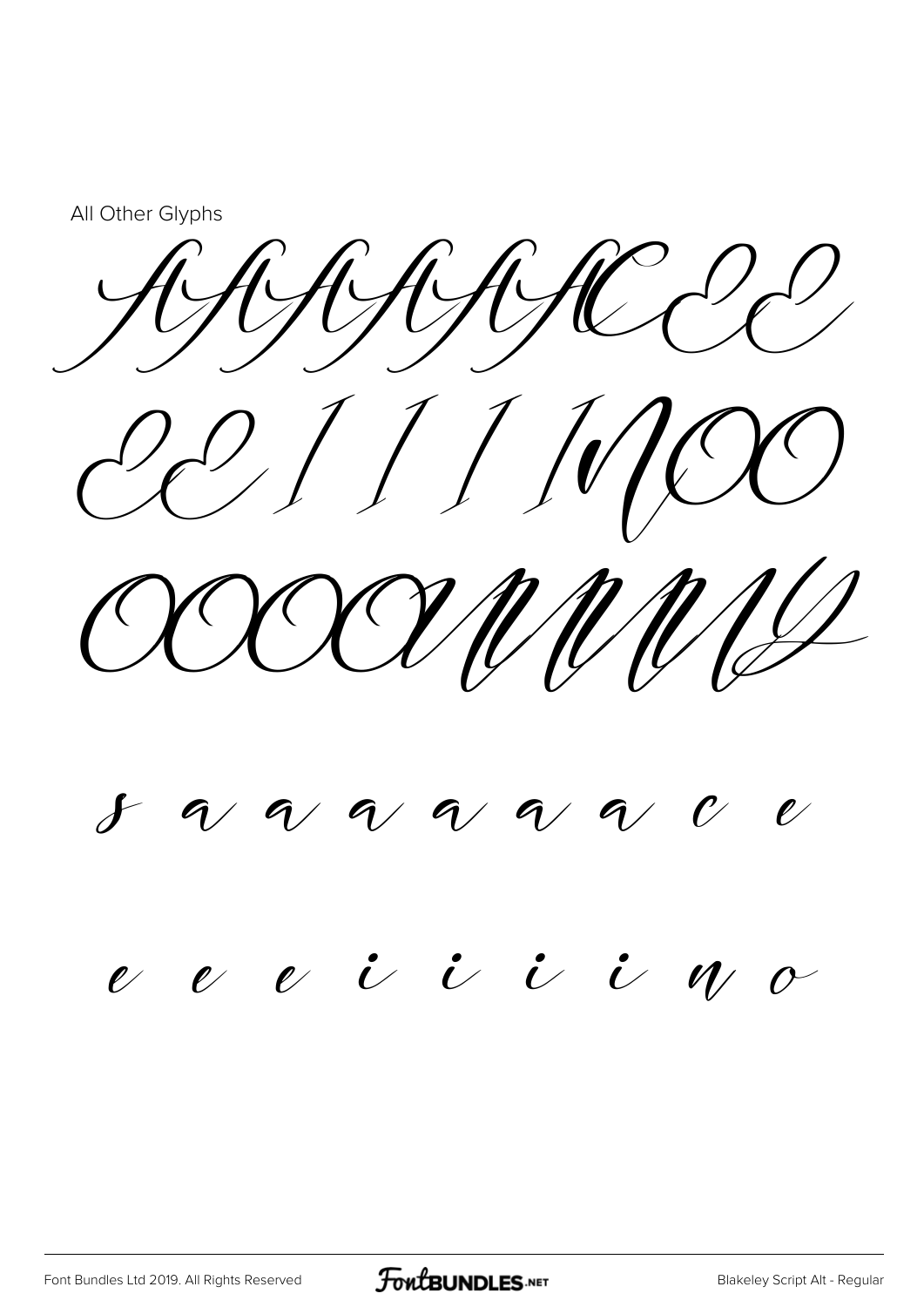$0$   $0$   $0$   $0$   $0$   $u$   $u$   $u$   $w$ 

 $ZZ$ 

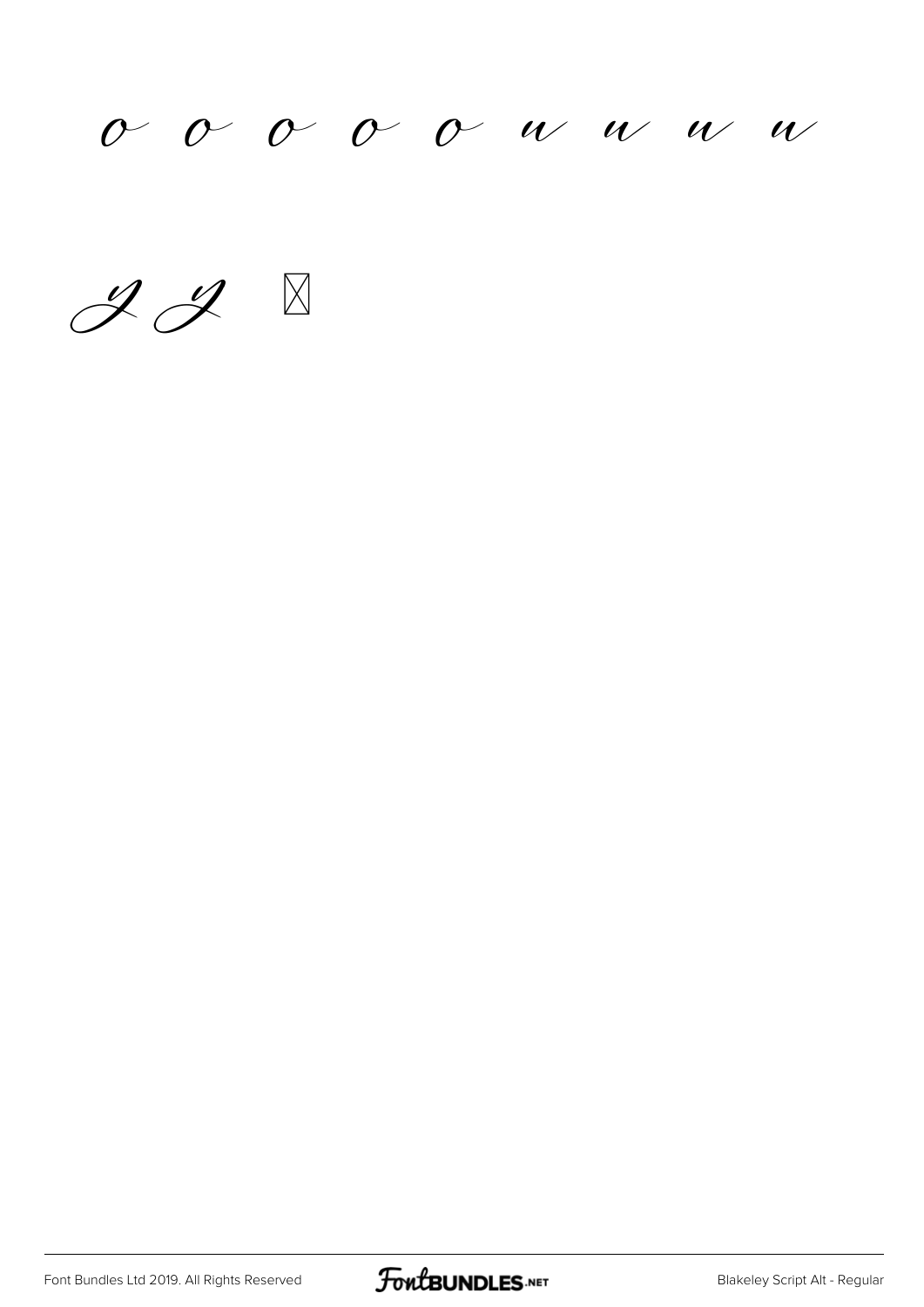### Blakeley Script - Regular



Lowercase Characters a o c d'efg $^{\prime\prime\prime}$ y k C v a no pqrstuvwxyz

Numbers

0123456789

Punctuation and Symbols  $S \Leftrightarrow$   $K$ 

[Font Bundles Ltd 2019. All Rights Reserved](https://fontbundles.net/) **FoutBUNDLES.NET** [Blakeley Script - Regular](https://fontbundles.net/)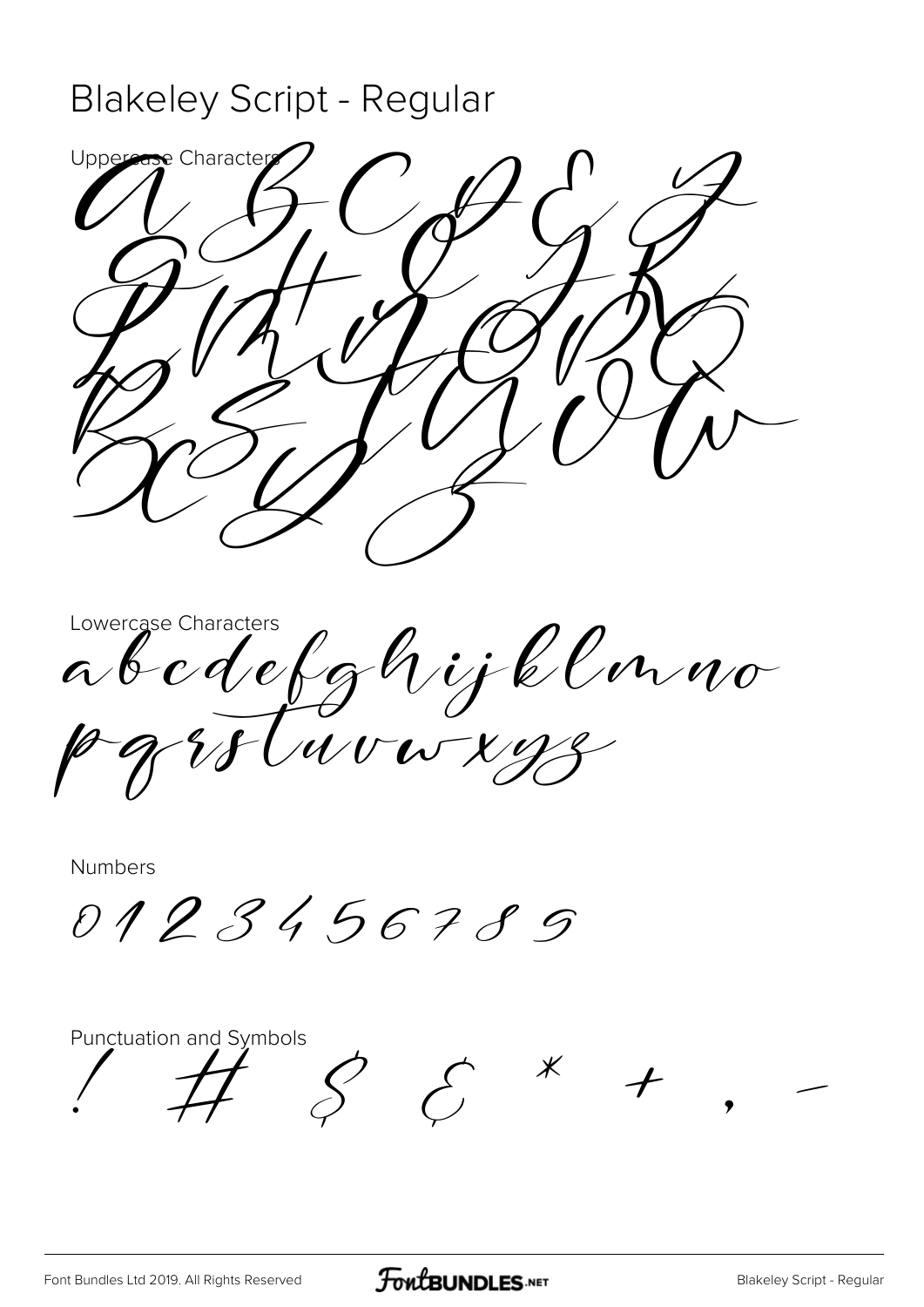All Other Glyphs

annonce

 $\therefore$   $?$ 

CCIIIINOO

COOCLIVIUS

# $\boldsymbol{f}$  a a a a a

#### $e$   $e$   $e$  $\dot{U}$   $\dot{U}$   $\dot{U}$   $\dot{U}$

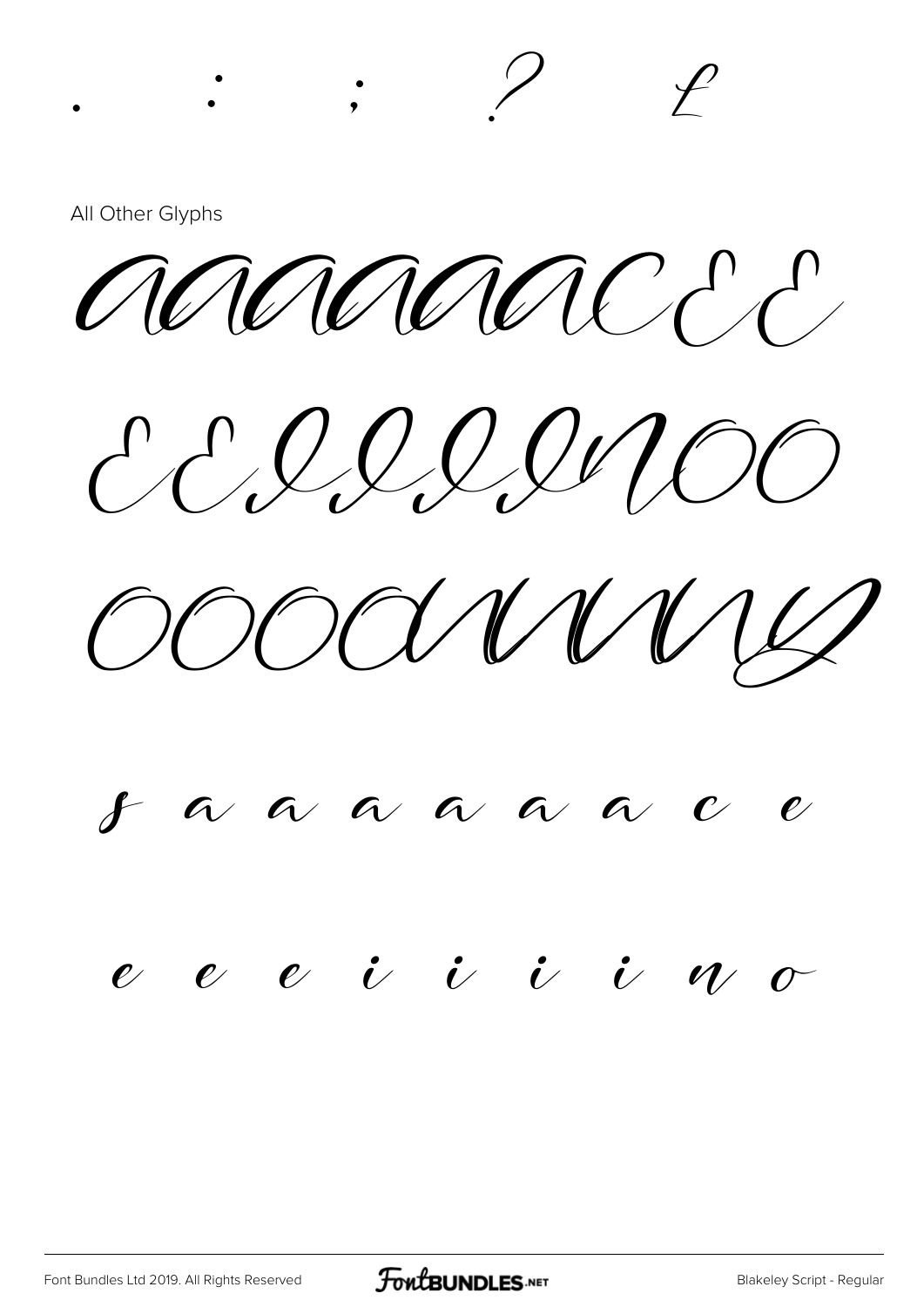$g g \rho \alpha$  f  $c d e$ 

ghij k/mno





copadsteas

syndbefo